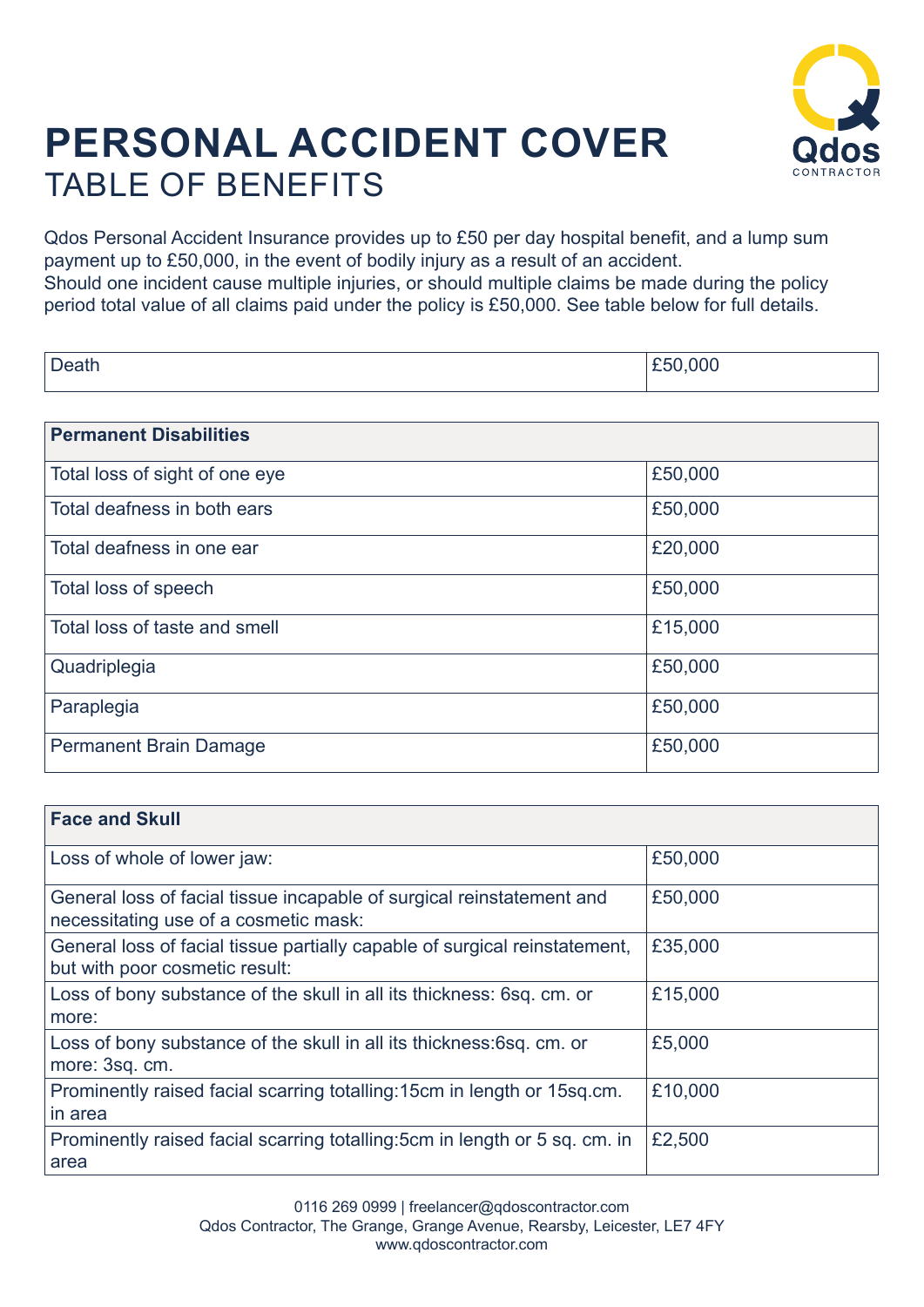

| <b>Burns</b>          |        |
|-----------------------|--------|
| Over 25sq.cm. in area | £5,000 |

| <b>Bodily Organs and Spinal Column</b>                                                                           |         |
|------------------------------------------------------------------------------------------------------------------|---------|
| Loss of one kidney                                                                                               | £20,000 |
| Loss of whole of one lung                                                                                        | £20,000 |
| Severe loss of spinal strength substantially and continuously restricting<br>normal day to day domestic activity | £25,000 |
| Partial loss of spinal strength and mobility with continuous pain during<br>normal day to day domestic activity  | £10,000 |

| <b>Upper Limbs</b>                                                                         |         |
|--------------------------------------------------------------------------------------------|---------|
| Loss of one arm or one hand                                                                | £50,000 |
| Complete immobility of shoulder                                                            | £35,000 |
| Complete immobility of elbow; in unfavourable position                                     | £25,000 |
| Complete immobility of elbow; in favourable position [within 15 degrees<br>of right angle] | £17,500 |
| Complete immobility of wrist; in straight position                                         | £12,500 |
| Complete immobility of wrist; in awkward position                                          | £17,500 |
| <b>Total Loss of thumb</b>                                                                 | £12,500 |
| Partial Loss of thumb: one phlange                                                         | £7,500  |
| Complete immobility of thumb                                                               | £7,500  |
| <b>Total Loss of forefinger</b>                                                            | £7,500  |
| Partial Loss of forefinger: one phalange                                                   | £2,500  |
| Partial Loss of forefinger: two phalange                                                   | £5,000  |
| Total Loss of any other finger                                                             | £2,500  |
| Complete immobility of finger (other than thumb for which see above)                       | £2,500  |